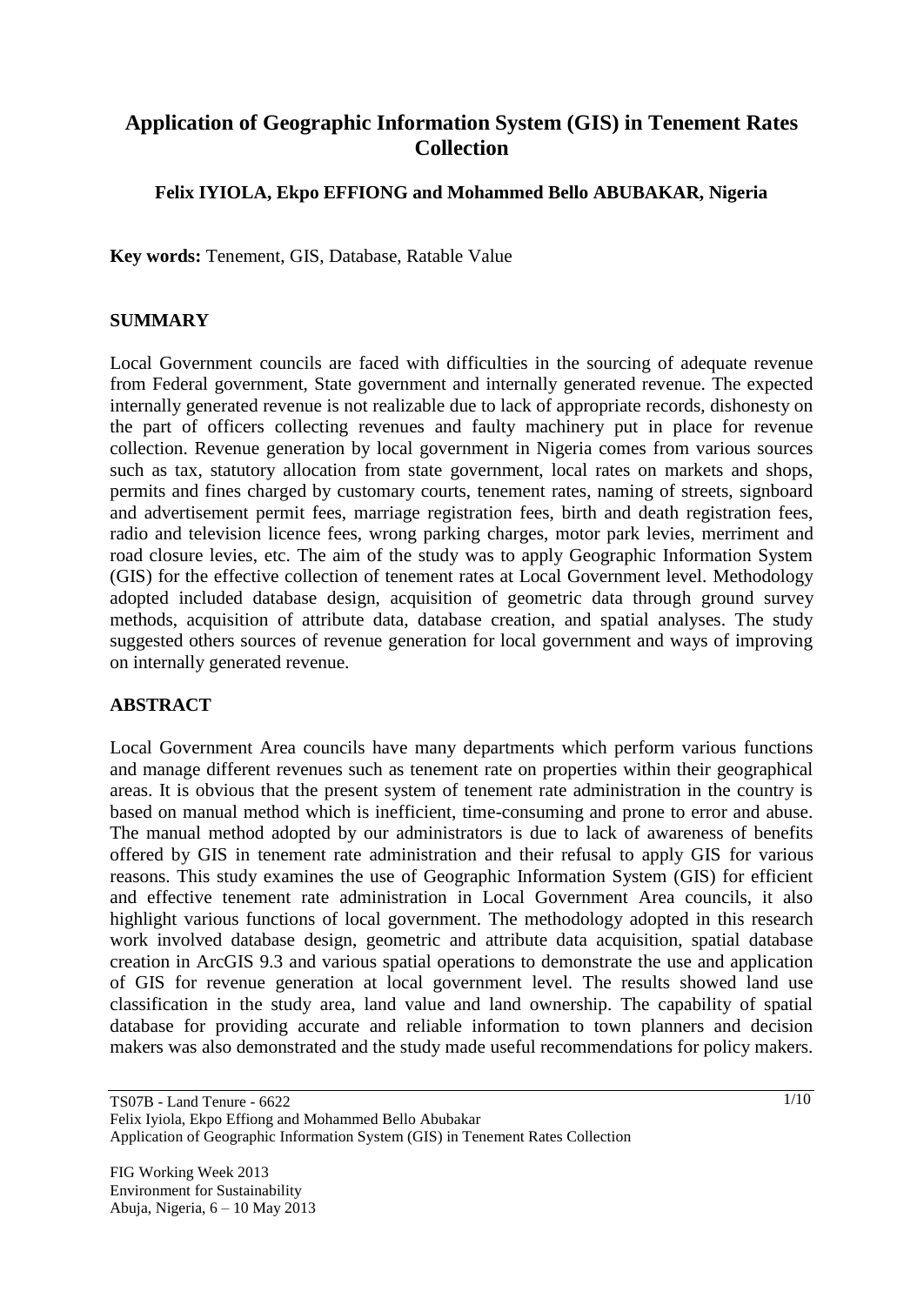# **Application of Geographic Information System (GIS) in Tenement Rates Collection**

# **Felix IYIOLA, Ekpo EFFIONG and Mohammed Bello ABUBAKAR, Nigeria**

# **1. INTRODUCTION**

Local government can be regarded as a sub-unit of government by a local council which is authorized by the central government to pass ordinances having a local application and levy taxes within limit specified by the central government. One of the functions of local government councils is assessment of privately-owned houses or tenements for the purpose of levying rates. Local government should be seen as an instrument of development at the grassroots level and what is required is to plan resources mobilization and translate these into services. The major functional areas that could generate revenue for the local government are rates and TV licenses, market/park or tenement rates or property tax. Markets are the major sources of internal revenue in the rural areas while property rating, markets or parks are for urban centers. Local Government Area councils have many departments which perform various functions and manage different revenues like tenement rate on properties within their geographical areas. It is obvious that the present system of tenement rate administration in the country is based on manual method which is inefficient, time-consuming and prone to error and abuse. Tenement rate collection and administration can be done with the tools available in Geographic Information System (GIS). Geographic Information System is an integration of computer hardware, software and data for capturing, managing, analysing and displaying all forms of geographically referenced information ESRI (2012). GIS allows users to view, understand, interpret and visualize data in many ways to reveal relationship, patterns and trends in the forms of maps, reports and charts. GIS is very useful and applicable in Local Government administration, most especially in tenement rate collection.

#### **2. STATEMENT OF PROBLEM**

The present system of tenement rate collection in the country is based on manual method which is inefficient, time-consuming and prone to error and abuse. This study intends to use Geographic Information System (GIS) for effective tenement rate collection for development at the grassroots.

#### **2.1 Aim of The Study**

The aim of this research work is to apply Geographic Information System (GIS) for the effective collection of tenement rates at Local Government level.

# **2.2 Objectives of The Study**

The objectives of the study include:

i. Database design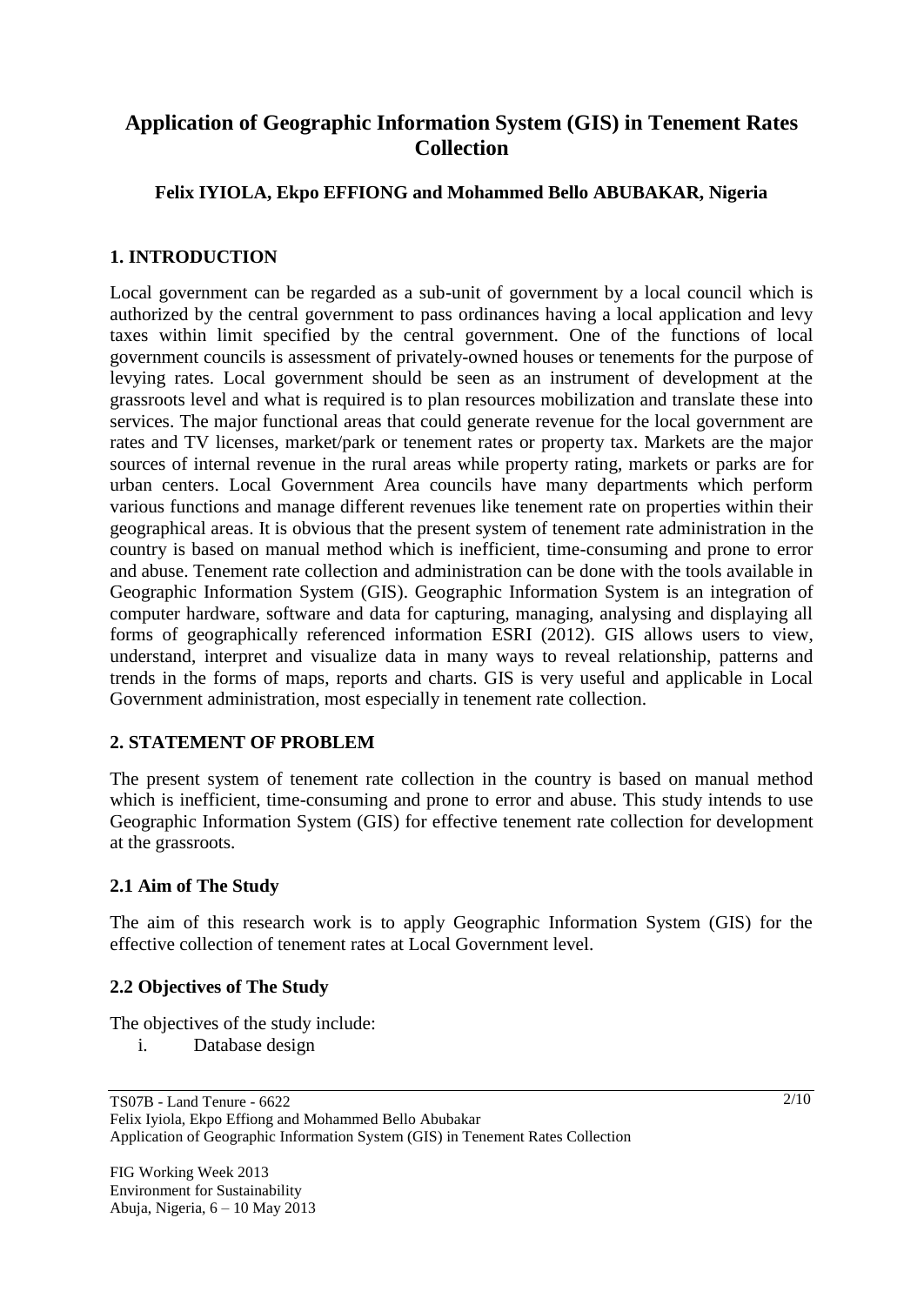- ii. Geometric data acquisition using Ground Survey methods
- iii. Attribute data acquisition using social survey
- iv. Database creation
- v. Spatial analyses
- vi. Analysis of Results
- vii. Ways of improving Local Government Revenue Generation

## **2.3 Study Area**

The study area is part of Busari Olarinre Scheme in Atiba Local Government Area, Oyo State, Nigeria. The site is along  $Oy0 - Og$ bomoso road in  $Oy0$  town and it lies between latitudes  $07^\circ$ 51' 17" N and 07° 51' 42" N and longitudes 03° 57' 16" E and 03° 57' 54" E.



Figure 1: Map of Study Area plotted on IKONO image

# **3. METHODOLOGY**

This section deals with database design, collection of geometric and attribute data and database creation.

TS07B - Land Tenure - 6622 Felix Iyiola, Ekpo Effiong and Mohammed Bello Abubakar Application of Geographic Information System (GIS) in Tenement Rates Collection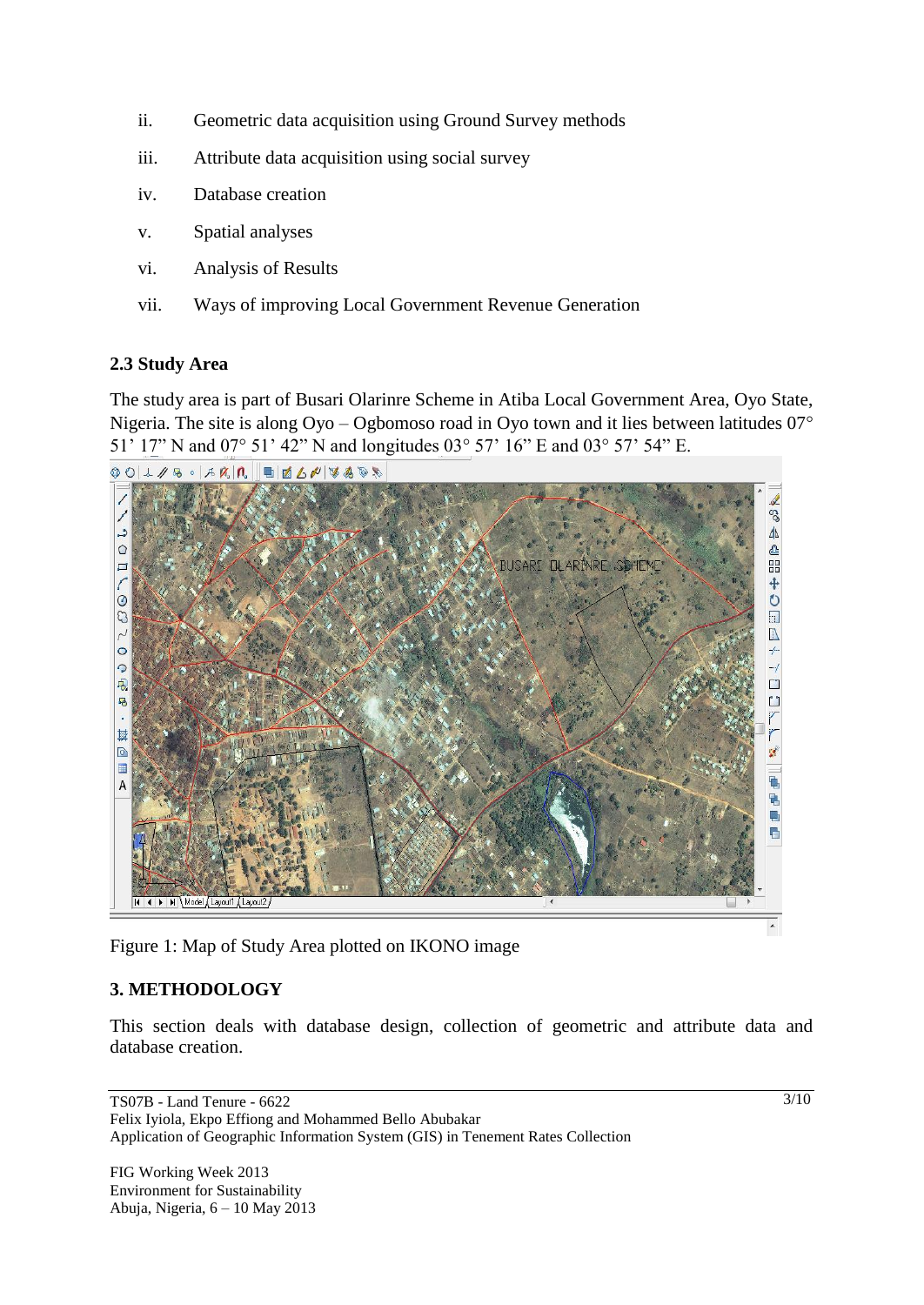# **3.1 Database Design**

Digital database design is one of the core tasks in developing any GIS application, it is also called data modeling which is the process by which the real world entities and their interrelationships are analyzed and modeled in such a way that maximum benefits are derived while utilizing a minimum amount of data Kufoniyi (1998).

This section focused on the step by step approach to design and create the digital database for the study area.

This process involves two phases. These are:

- $\triangle$  The design phase
- $\triangle$  The construction or implementation phase

The design phase consists of three stages namely:

- Conceptual design
- $\triangle$  Logical design
- Physical design

**Conceptual Design**: This has to do with the representation of human conceptualization of reality and the objective is to determine the basic entities, the spatial relationships among the entities and attributes of each entity. Entities in the study area and their relationships were identified and appropriate data model chosen to represent them, the entities are land parcels and access roads. Vector data model was employed where entities were represented as lines and polygons.

**Logical Design**: It is the representation of the data model, designed to reflect the recording of data in computer system. The phase translated the conceptual design into data structure using the hierarchical, network or relational approach. For the purpose of this project, the relational data model was adopted. Burrough (1986) stated that in relational database structures data are stored in simple records known as Turple (row) containing a set of attribute values that are grouped in two dimension tables known as relations. Each table contains items or data called field about some objects. The objects are found along rows and field or attribute values along columns.

Road Table (R\_ID, R\_Length, R\_Status) Parcel Table (P\_ID, O\_Name, P\_Use, P\_Status, P\_Per, P\_Area)

| S/NO                        | <b>ATTRIBUTE</b> | <b>DESCRIPTION</b>                  |  |  |  |
|-----------------------------|------------------|-------------------------------------|--|--|--|
|                             | R ID             | Road Identity Number                |  |  |  |
| $\mathcal{D}_{\mathcal{A}}$ | R_Length         | Road Length                         |  |  |  |
| $\mathcal{R}$               | R_Status         | <b>Road Status</b>                  |  |  |  |
|                             | P ID             | <b>Parcel Identification Number</b> |  |  |  |
|                             | O Name           | Owner's Name                        |  |  |  |
| 6                           | P Use            | Parcel Use                          |  |  |  |
|                             | P_Status         | <b>Parcel Status</b>                |  |  |  |

# Table 1: Entities and their attributes

TS07B - Land Tenure - 6622

Felix Iyiola, Ekpo Effiong and Mohammed Bello Abubakar Application of Geographic Information System (GIS) in Tenement Rates Collection

FIG Working Week 2013 Environment for Sustainability Abuja, Nigeria, 6 – 10 May 2013  $4/10$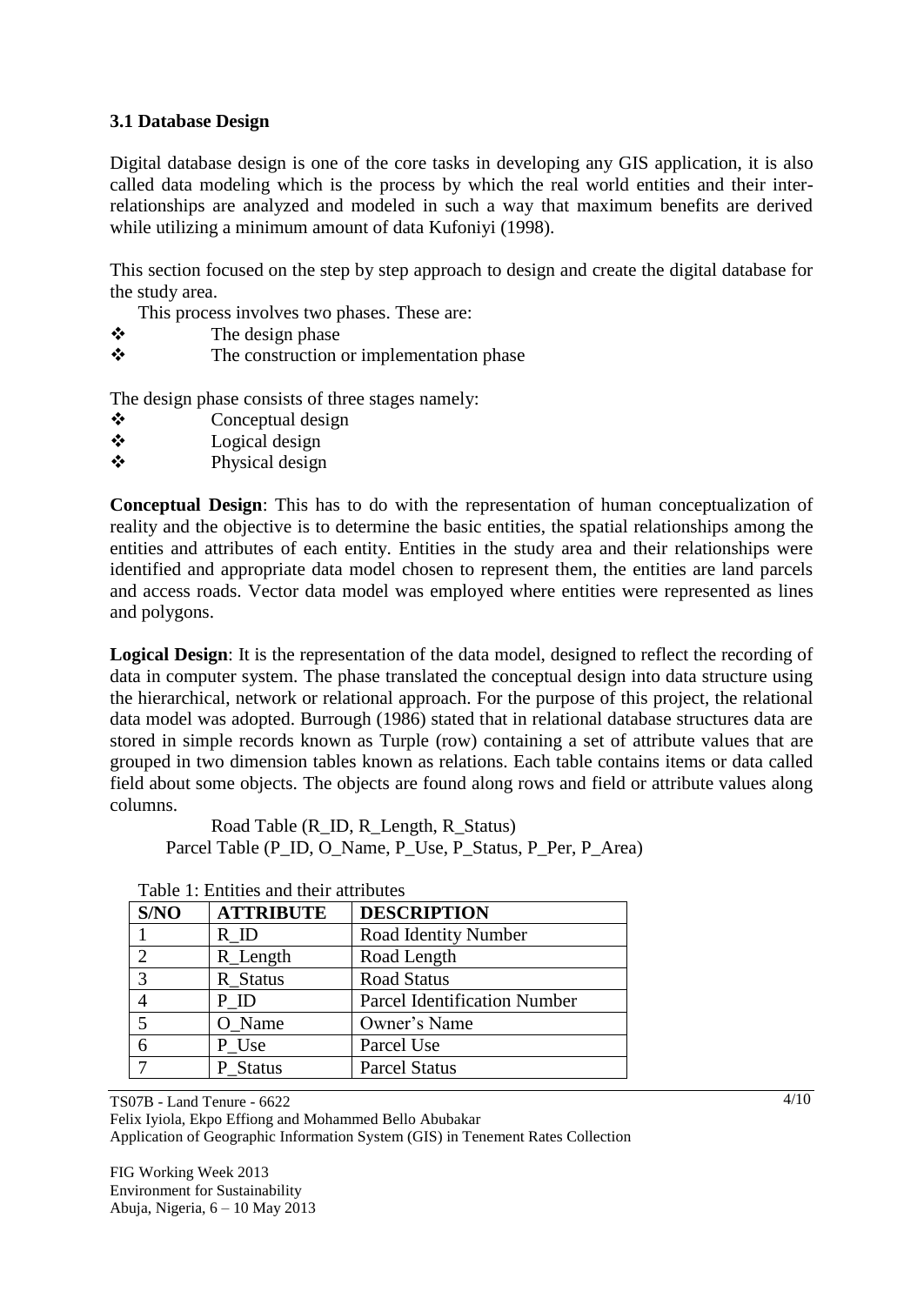| Per  | Parcel Perimeter |
|------|------------------|
| Area | Parcel Area      |

#### **3.2 Dataset Required**

Secondary data was used for this study, the layout plan with Autocad Drawing file of the scheme were collected from the Survey Unit of the Local Government. Attribute data for the scheme were simulated.

**3.3 Hardware Declaration**: Hardware for this study included:

- i. HP Laptop
- ii. HP 1280 deskjet printer (A3 size)

**3.4 Software Declaration:** The software used included

- i. Autodesk Map 3D 2009
- ii. ARCGIS 9.3

#### *Physical Design*

This stage has been described by Kufoniyi (1998) as the representation of the data structure in the format of the implementation software and it is usually done at the beginning of the database creation.

Table 2: Road attribute data

| Attribute          | Data Type | Width | Dec |
|--------------------|-----------|-------|-----|
|                    | Integer   |       |     |
| R_Length           | Numeric   |       |     |
| <b>Status</b><br>R | Text      |       |     |

| Attribute | Data Type | Width | Dec |
|-----------|-----------|-------|-----|
| $P_{ID}$  | Integer   |       |     |
| P Name    | Text      | 20    |     |
| P_Use     | Text      | 20    |     |
| P_Status  | Text      | 20    |     |
| $P_Per$   | Numeric   | 10    |     |
| P Area    | Numeric   | 10    |     |

Table 3: Parcel attribute data

#### **3.5 Database Creation**

The tables were created and populated in ARCGIS 9.3 and the attribute tables were linked with geometric data.

Table 4: Sample of Parcel table created in ArcGIS 9.3

TS07B - Land Tenure - 6622 Felix Iyiola, Ekpo Effiong and Mohammed Bello Abubakar Application of Geographic Information System (GIS) in Tenement Rates Collection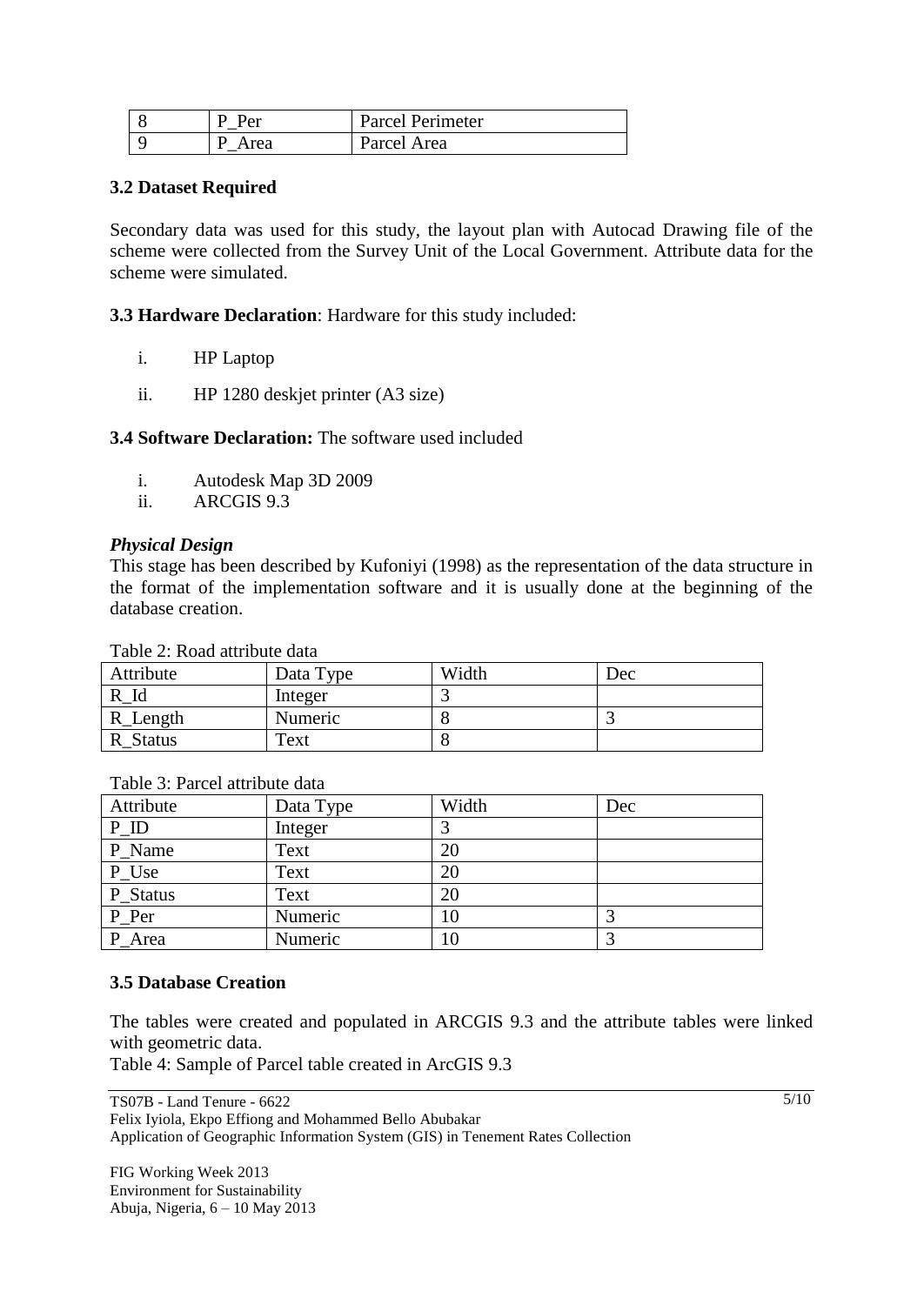| <b>OBJECTID*</b> | SHAPE * | <b>SHAPE Length</b> | <b>SHAPE Area</b> | <b>O_NAME</b>             | P USE                          | <b>P VALUE</b> | <b>T RATE</b> |
|------------------|---------|---------------------|-------------------|---------------------------|--------------------------------|----------------|---------------|
| 245              | Polygon | 110.33921           | 704.202031        | <b>VICTORIA ADELEKE</b>   | <b>RESIDENTIAL</b>             | \$70,420.20    | \$3.521.01    |
| 228              | Polygon | 111.427738          | 681.639006        | <b>UGWU ELEWECHI</b>      | <b>RESIDENTIAL</b>             | \$68,163.90    | \$3,408.20    |
| 207              | Polygon | 106.493955          | 623.756616        | <b>TOLULOPE ADEMOLA</b>   | <b>COMMERCIA</b>               | \$62,375.66    | \$3,118.78    |
| 217              | Polygon | 108.58523           | 719.523162        | <b>TOLU OLALEKAN</b>      | <b>RESIDENTIAL</b>             | \$71,952.32    | \$3,597.62    |
| 204              | Polygon | 109.837022          | 696.604197        | <b>TEMILOLU ADEJOKE</b>   | <b>RESIDENTIAL</b>             | \$69,660.42    | \$3,483.02    |
| 201              | Polygon | 106.042638          | 651.747123        | <b>SOLA TOLU</b>          | <b>RESIDENTIAL</b>             | \$65,174.71    | \$3,258.74    |
| 206              | Polygon | 103.009414          | 599.126148        | <b>SIMON ARIKE</b>        | <b>COMMERCIA</b>               | \$59.912.61    | \$2,995.63    |
| 203              | Polygon | 108.494038          | 680.164856        | <b>SIDIKATU ARIKE</b>     | <b>RESIDENTIAL</b>             | \$68,016.49    | \$3,400.82    |
| 233              | Polygon | 105.646989          | 669.8401          | <b>SALAMI OYEWUMI</b>     | <b>RESIDENTIAL</b>             | \$66,984.01    | \$3,349.20    |
| 220              | Polygon | 101.333393          | 573.669407        | <b>RISIKATU OLUWAFEMI</b> | <b>RESIDENTIAL</b>             | \$57,366.94    | \$2.868.35    |
| 357              | Polygon | 165.717876          | 1742.983054       | P.O.W                     | <b>RELIGIOUS</b>               | \$174,298.31   | \$8,714.92    |
| 398              | Polygon | 252.126085          | 3397.827495       | P.O.W                     | <b>RELIGIOUS</b>               | \$339.782.75   | \$16,989.14   |
| 240              | Polygon | 153.992787          | 1339.15655        | P.O.W                     | <b>RELIGIOUS</b>               | \$133,915.65   | \$6,695.78    |
| 258              | Polygon | 224.566708          | 3010.106625       | <b>OPEN SPACE</b>         | RECREATION \$301,010.66        |                | \$15,050.53   |
| 323              | Polygon | 351.843709          | 6362.491146       | <b>OPEN SPACE</b>         | <b>RECREATION \$636,249.11</b> |                | \$31.812.46   |
| 238              | Polygon | 118.619907          | 391.677291        | <b>OLUFEMI JAMES</b>      | <b>RESIDENTIAL</b>             | \$39,167.73    | \$1,958.39    |
| 234              | Polygon | 103.909084          | 610.778499        | <b>OGINNI JAMES</b>       | <b>RESIDENTIAL</b>             | \$61,077.85    | \$3,053.89    |
| 243              | Polygon | 106.819576          | 636.603927        | <b>N/A</b>                | <b>RESIDENTIAL</b>             | \$63,660.39    | \$3,183.02    |
| 230              | Polygon | 163.333747          | 1580.859423       | N/A                       | <b>RESIDENTIAL</b>             | \$158,085.94   | \$7,904.30    |
| 232              | Polygon | 152.308972          | 1481.93826        | N/A                       | <b>MATERNITY</b>               | \$148,193,83   | \$7,409.69    |
| 236              | Polygon | 107.979344          | 681.277721        | N/A                       | <b>RESIDENTIAL</b>             | \$68,127.77    | \$3,406.39    |
| 226              | Polygon | 103.37106           | 639.467813        | N/A                       | <b>RESIDENTIAL</b>             | \$63,946.78    | \$3,197.34    |
| 242              | Polygon | 113.98877           | 738.813531        | N/A                       | <b>RESIDENTIAL</b>             | \$73.881.35    | \$3,694.07    |
| 244              | Polygon | 104.897792          | 661.312144        | N/A                       | <b>RESIDENTIAL</b>             | \$66,131.21    | \$3,306.56    |
| 239              | Polygon | 121.529959          | 976.021608        | N/A                       | <b>RESIDENTIAL</b>             | \$97,602.16    | \$4,880.11    |
| 210              | Polygon | 110.557839          | 702.283026        | N/A                       | <b>RESIDENTIAL</b>             | \$70,228.30    | \$3,511.42    |
| 223              | Polygon | 99.735573           | 557.760047        | N/A                       | <b>RESIDENTIAL</b>             | \$55,776.00    | \$2,788.80    |
| 222              | Polygon | 100.110471          | 561.297024        | N/A                       | <b>RESIDENTIAL</b>             | \$56,129.70    | \$2,806.49    |
| 241              | Polygon | 117.318695          | 772.717081        | N/A                       | <b>RESIDENTIAL</b>             | \$77.271.71    | \$3,863.59    |
| 219              | Polygon | 99.946937           | 544.815248        | N/A                       | <b>RESIDENTIAL</b>             | \$54,481.52    | \$2,724.08    |
| 235              | Polygon | 107.819914          | 678.084004        | <b>LYNDA MARK</b>         | <b>RESIDENTIAL</b>             | \$67,808.40    | \$3.390.42    |
| 208              | Polygon | 106.628013          | 619.389597        | <b>KEMI AREGBE</b>        | <b>COMMERCIA</b>               | \$61,938.96    | \$3,096.95    |
| 213              | Polygon | 107.917664          | 678.268806        | <b>JOKE ELEWURO</b>       | <b>RESIDENTIAL</b>             | \$67,826,88    | \$3,391.34    |
| 227              | Polygon | 102.762113          | 604.019264        | <b>JAMES ADICHE</b>       | <b>RESIDENTIAL</b>             | \$60,401.93    | \$3,020.10    |
| 221              | Polygon | 103.840978          | 619.543841        | <b>MINLOLA ADEWALE</b>    | <b>RESIDENTIAL</b>             | \$61.954.38    | \$3.097.72    |
| 211              | Polygon | 109.91229           | 698.912153        | <b>IBUNKUN ADEKOLA</b>    | <b>RESIDENTIAL</b>             | \$69,891.22    | \$3,494.56    |
| 229              | Polygon | 124.907402          | 845.804542        | <b>IBRU BLESSING</b>      | <b>RESIDENTIAL</b>             | \$84.580.45    | \$4,229.02    |
| 218              | Polygon | 100.301674          | 546.501379        | <b>HAMEED SIKIRU</b>      | <b>RESIDENTIAL</b>             | \$54,650.14    | \$2,732.51    |
| 205              | Polygon | 110.394159          | 700.155208        | <b>FEMI ADELOLA</b>       | <b>RESIDENTIAL</b>             | \$70,015.52    | \$3,500.78    |
| 237              | Polygon | 107.739405          | 678.033592        | <b>EFFIOK ARCHIBONG</b>   | <b>RESIDENTIAL</b>             | \$67,803.36    | \$3,390.17    |
| 212              | Polygon | 108.741605          | 685.676942        | <b>DADA ADEMOLA</b>       | <b>RESIDENTIAL</b>             | \$68.567.69    | \$3,428.38    |
|                  |         |                     |                   |                           |                                |                |               |

# **3.6 Spatial Operations**

Spatial Analytical functions of Geographical Information System (GIS) distinguish it from other information system, GIS capabilities use the spatial and attribute data in the spatial database to answer questions and solve spatial problems. The main objective of spatial data analysis is to transform and combine data from various sources into useful information for decision makers.

ArcGIS analysis toolbox provides a powerful set of tools to perform various spatial operations such as buffering, spatial query, overlay operation, proximity analysis, network analysis and much more. ArcGIS software was used for landuse classification of the study area (Figure 2)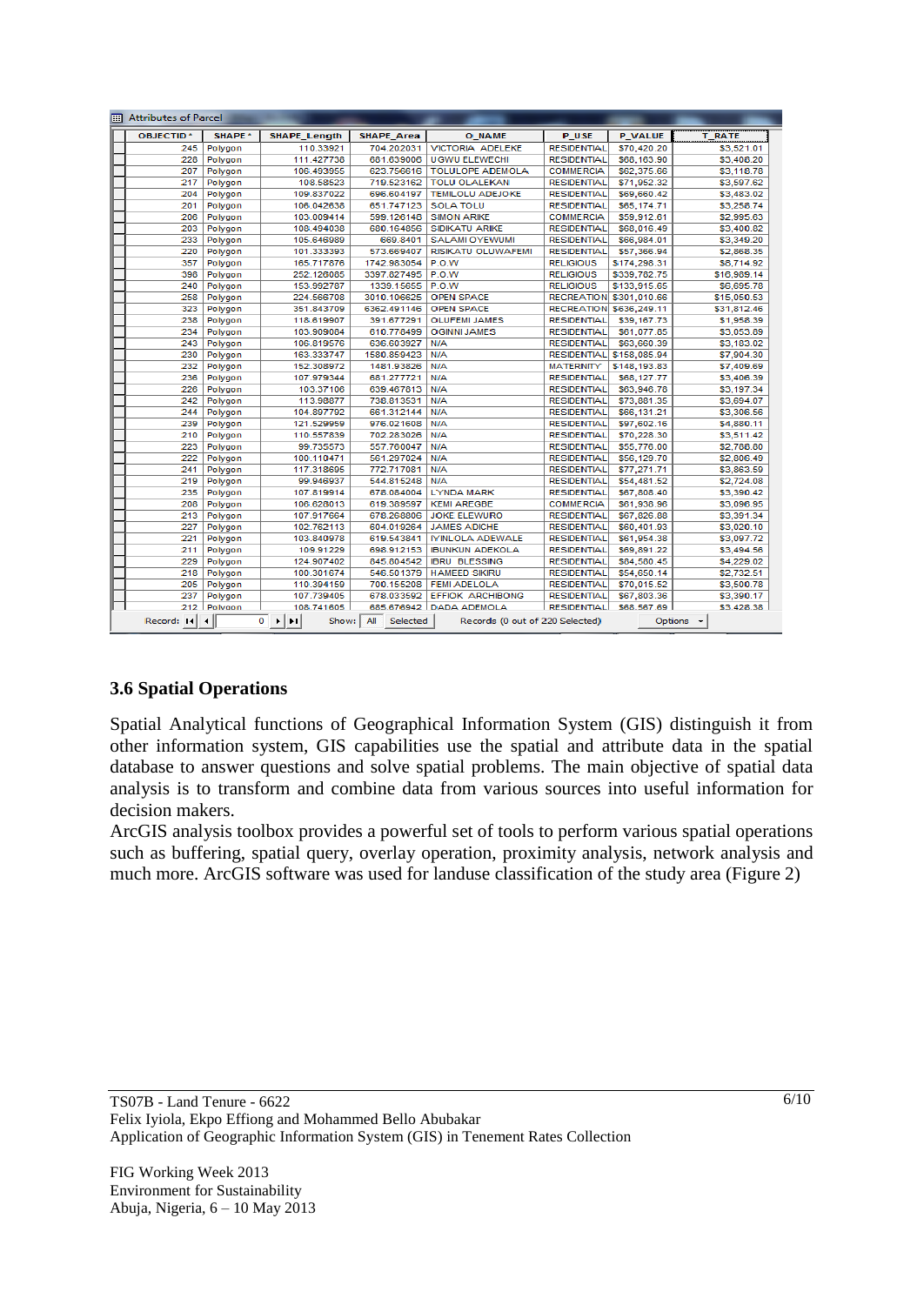

Figure 2: Land use Map of study area

|      | Table 5: Land use table |                    |  |  |
|------|-------------------------|--------------------|--|--|
| S/NO | <b>LAND USE TYPE</b>    | <b>NO OF PLOTS</b> |  |  |
|      | <b>COMMERCIAL</b>       | 25                 |  |  |
|      | <b>RESIDENTIAL</b>      | 189                |  |  |
|      | <b>RECREATIONAL</b>     |                    |  |  |
|      | <b>MATERNITY</b>        |                    |  |  |
|      | <b>RELIGIOUS</b>        |                    |  |  |
|      | <b>TOTAL</b>            | 220                |  |  |

TS07B - Land Tenure - 6622 Felix Iyiola, Ekpo Effiong and Mohammed Bello Abubakar Application of Geographic Information System (GIS) in Tenement Rates Collection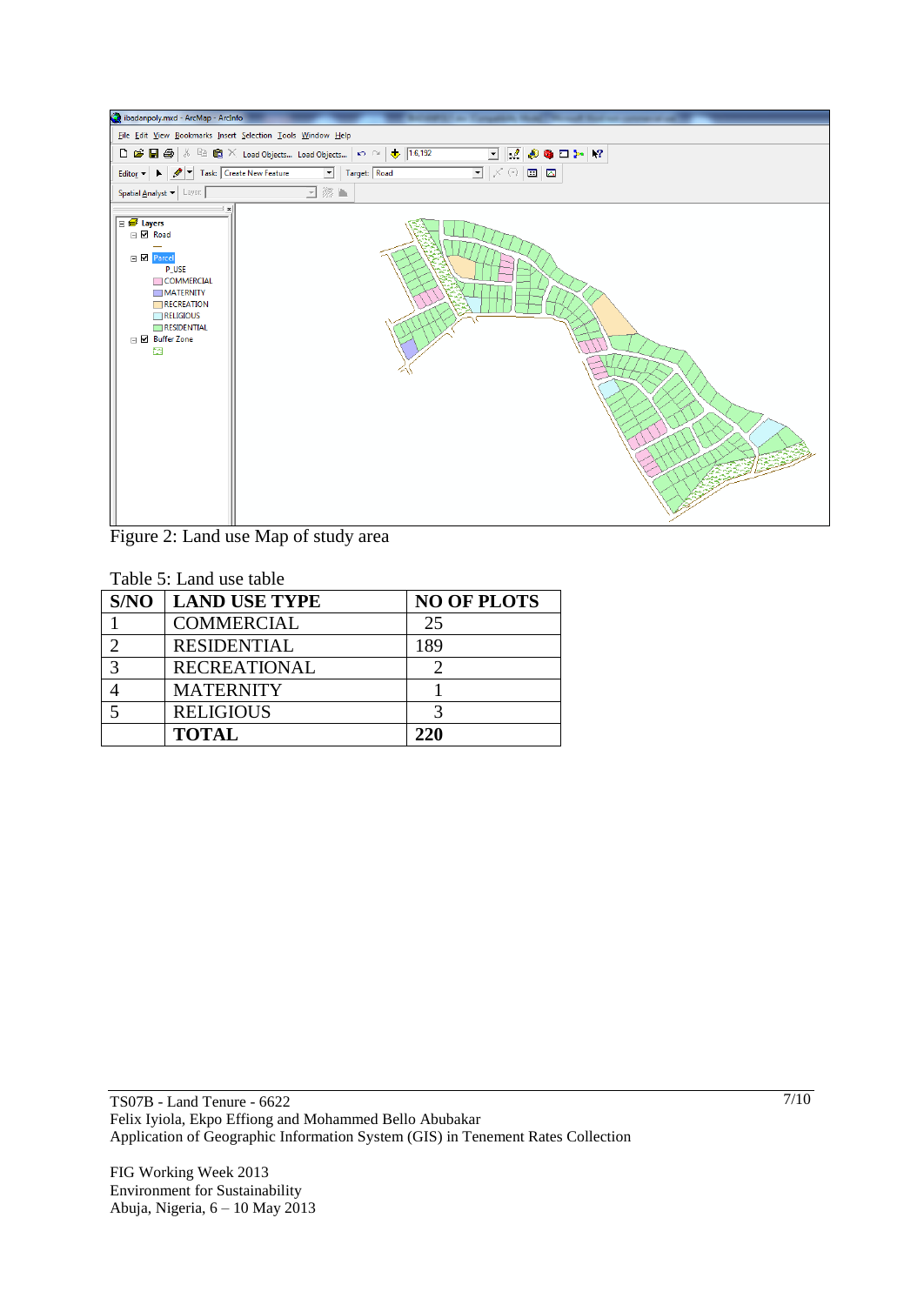

Figure 3: Landuse Chart

## **3.7 Analysis of Results**

Figure 3 shows landuse percentage in the study area as follows: Residential (86%), Commercial (11%), Religious (1%), Maternity (1%) and Recreational (1%).

Tables 4 shows land values, ownership and tenement rate the local government could generate per annum. The total land Value is nineteen million twenty six thousand five hundred and seventy seven Naira forty nine Kobo **(N 19,026577.49 K)**.

The local government would be able to generate tenement rate of nine hundred and fifty one thousand three hundred and twenty eight Naira eighty seven Kobo **(N 951,328.87 K)** per annum in the study area.

# **3.8 Other Sources of Internally Generated Revenues**

The local government councils can also generate internal revenues from slaughter slab fees, liquor licence fees, marriage registration fees, birth and death registration fees, street naming fees, right of occupancy fees on rural lands, signboard and advertisement permit fees, radios and television licence fees, shops and kiosks rate, wrong parking fees, merriment and road closure levies, etc.

#### **3.9 Ways of Improving Local Government Revenue Generation**

- i. Use of Geographic Information System: This is a digital database of tax payers' location and other useful attribute data about them
- ii. Provision of good infrastructure: The local government should use the generated revenue for the provision of social amenities like good roads, potable water,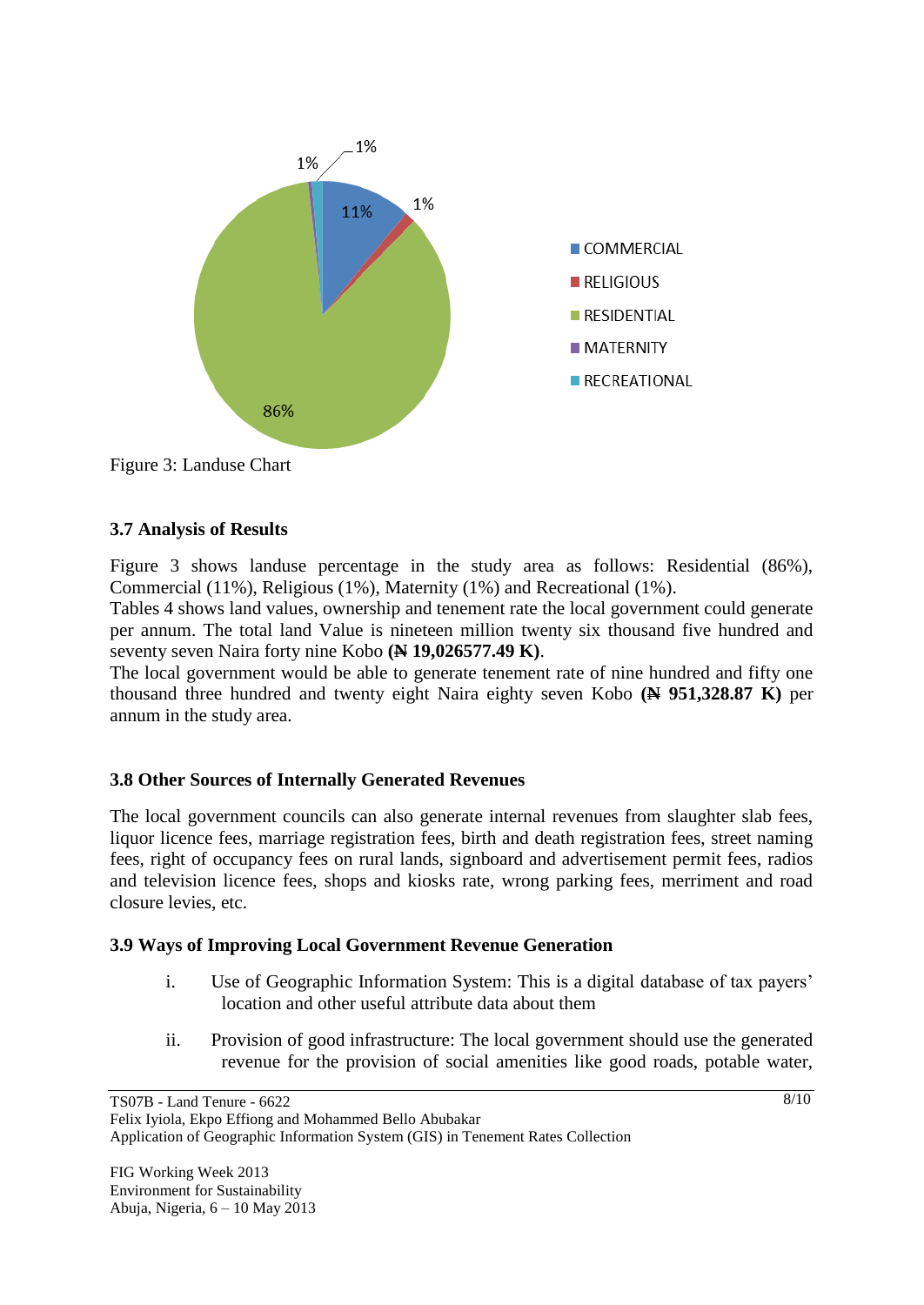well-equipped health centers, etc. This will encourage people to pay tax faithfully, the people will change their attitude of tax evasion and more revenue will be generated.

iii. Staff motivation: Local government staff should be encouraged through appropriate training and good welfare package. This is to enhance effective revenue management and to discourage embezzlement and revenue mismanagement.

# **4. CONCLUSION**

Internally generated revenue in local governments has enabled people to enjoy a lot of benefits such as well-equipped health centers, potable water, good roads, quality education, etc. The capabilities of analytical tools in Geographic Information System (GIS) have been demonstrated to enhance effective revenue collection and administration at local government level.

# **REFERENCES**

**Burrough P. A (1986):** Principles of Geographic Information System for Land Resources Assessment. Clarrandom Press , Oxford

- **Kufoniyi O (1998):** Database Design and Creation in Principles and Applications of GIS , C.U(ed) Panaf Press Lagos
- **ESRI (2012):** [http://www.esri.com/what-is-gis/overview#overview\\_panel](http://www.esri.com/what-is-gis/overview#overview_panel) accessed on 04<sup>th</sup> October 2012

# **BIOGRAPHICAL NOTES**

**Felix Iyiola** is a Lecturer at Federal School of Surveying, Oyo, Nigeria. He is the Coordinator of SIWES and Practicals Unit of the school. He holds the following qualifications: PGD (GIS), PGD (Surveying and Geoinformatics) and Msc (Surveying and Geoinformatics in view). He is a registered surveyor and full member of Nigerian Institution of Surveyors (mnis).

**Ekpo Effiong** is a Senior Lecturer at Federal School of Surveying, Oyo, Nigeria. He is the Head of Department of Geoinformatics of the school. He holds B.Sc. Hon. (Surveying), PGD (Remote Sensing) and M.Sc. (Surveying and Geoinformatics). He is a registered surveyor, full member of Nigerian Institution of Surveyors (mnis) and member of Nigerian Environmental Society (mnes).

**Mohammed Bello Abubakar** is the Rector at Federal School of Surveying, Oyo, Nigeria. He is a Chief Lecturer in the school and he holds B.Sc. (Geography), M.Sc. (Urban and Regional Planning), Professional Diploma (Surveying) and PGD (GIS). He is a registered surveyor, a registered town planner and full member of Nigerian Institution of Surveyors.